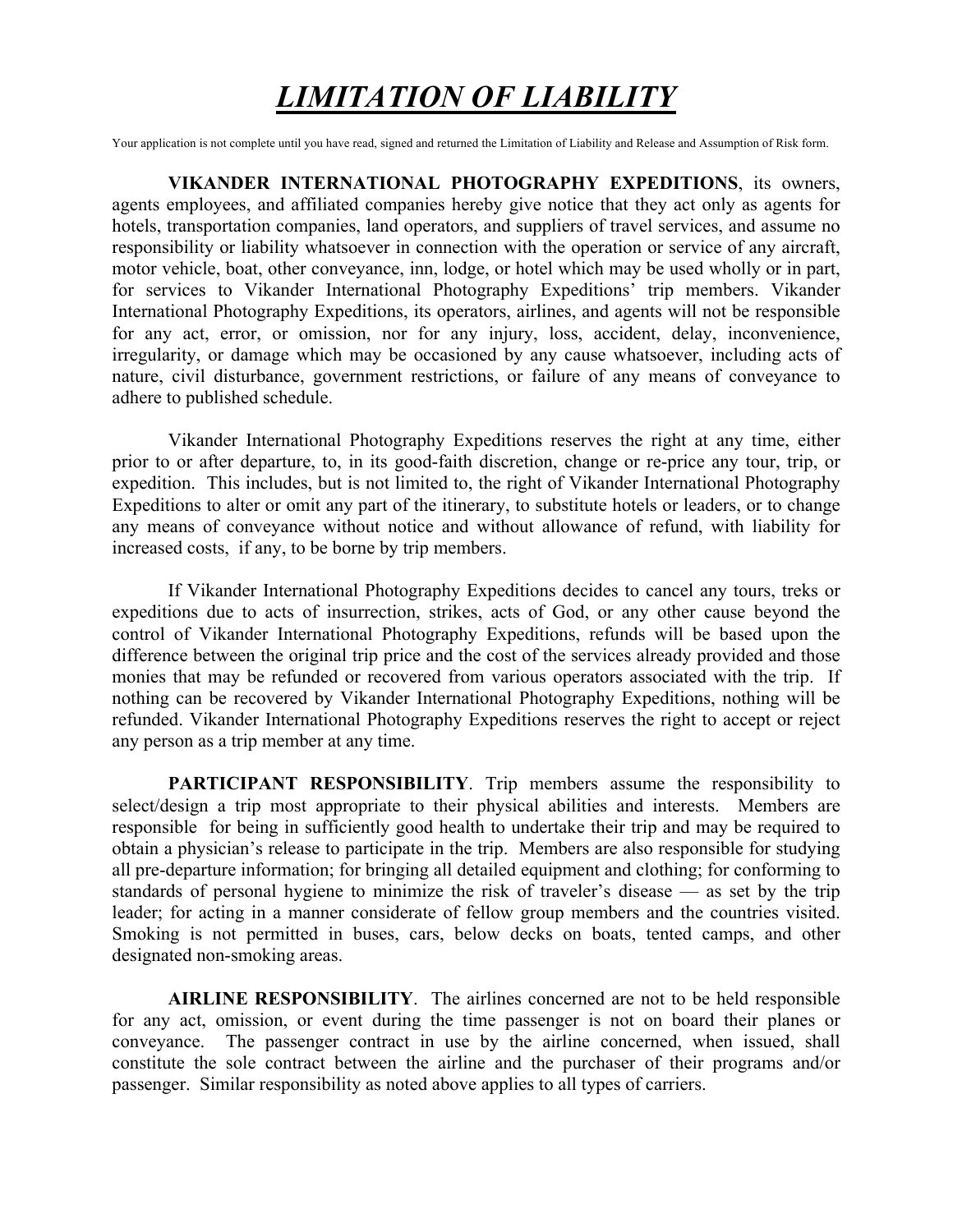*Trip Member's Agreement Regarding Complete Assumption of Risk of Travel and Release of Vikander International Photography Expeditions, Liability*

## **I ACKNOWLEDGE THE RISK AND HAZARDS OF TRAVEL IN REMOTE AREAS WHERE INJURY, DELAY, OR UNANTICIPATED EVENTS MAY OCCUR. BY SIGNING THIS STATEMENT I ACCEPT RESPONSIBILITY FOR MY OWN WELFARE AND WAIVE ANY FUTURE CLAIMS AGAINST** *VIKANDER INTERNATIONAL PHOTOGRAPHY EXPEDITIONS***, FOR LIABILITY TO MAXIMUM EXTENT PERMITTED BY LAW.**

I acknowledge and agree that by participating in a Vikander International Photography Expeditions ("VIP") tour, trek, expedition, or vacation, I am doing so willingly and of my own volition. I understand that travel to VIP destinations may entail risks (and rewards) above and beyond those encountered in travel to destinations in the industrialized world. By signing below, I unconditionally accept, acknowledge, understand, and agree to fully assume all of the risks inherent in travel to VIP destinations as such risks are described below. By signing below, I fully agree to release VIP from all liability in connection with my tour, trek, expedition, or vacation.

I understand that I am undertaking travel to remote geographical areas located in lesserdeveloped countries where, among other things, a sense of urgency, attention to detail, standards of quality, hygiene, political stability, cuisine, sanitation facilities, cleanliness, level of infrastructural development, telecommunications facilities, methods of conducting business, medical evacuation, etc., may be deemed unsatisfactory and/or not equivalent to those found in the industrialized nations. I also understand that the normal level of medical treatment and services, including the presence of a physician or any other trained medical professionals and/or the availability of prescription type drugs, may not be possible. I understand and acknowledge all of these risk factors.

I am aware that travel within a group situation invariably involves compromise to accommodate the diverse desires, travel goals, personalities, and physical abilities of group members. I have been advised that my tour leader may be required to improvise and exercise his or her good-faith discretion and/or make decisions based on the consensus of the group which may not please me personally but satisfy the larger desires of the group. I understand and accept these aspects of group travel.

I accept that while traveling to VIP destinations the following situations may and oftentimes do occur: delay; partial or complete changes in timing or routing of itinerary; changes in announced trip leaders; changes in grades of lodging or camping accommodations; modes or quality of air, land, and/or sea transport. I understand that in most, if not all, instances, these situations are due to geographical, physical, governmental, or other restrictions beyond the reasonable control of VIP. I agree that if any of the foregoing situations arise while I'm traveling on a VIP trip, VIP may have to make last-minute decisions to address the changed circumstances. I agree to release VIP from any and all liability whatsoever in connection with such decisions, provided they are entered into at the time by VIP with a good-faith business justification. I understand and agree that VIP does not guarantee a verbatim compliance with the itinerary or itineraries that have been furnished to me.

I am aware that travel may entail risks including, but not limited to, the hazards of traveling in politically unstable areas, the perils of civil disturbances and war, the forces of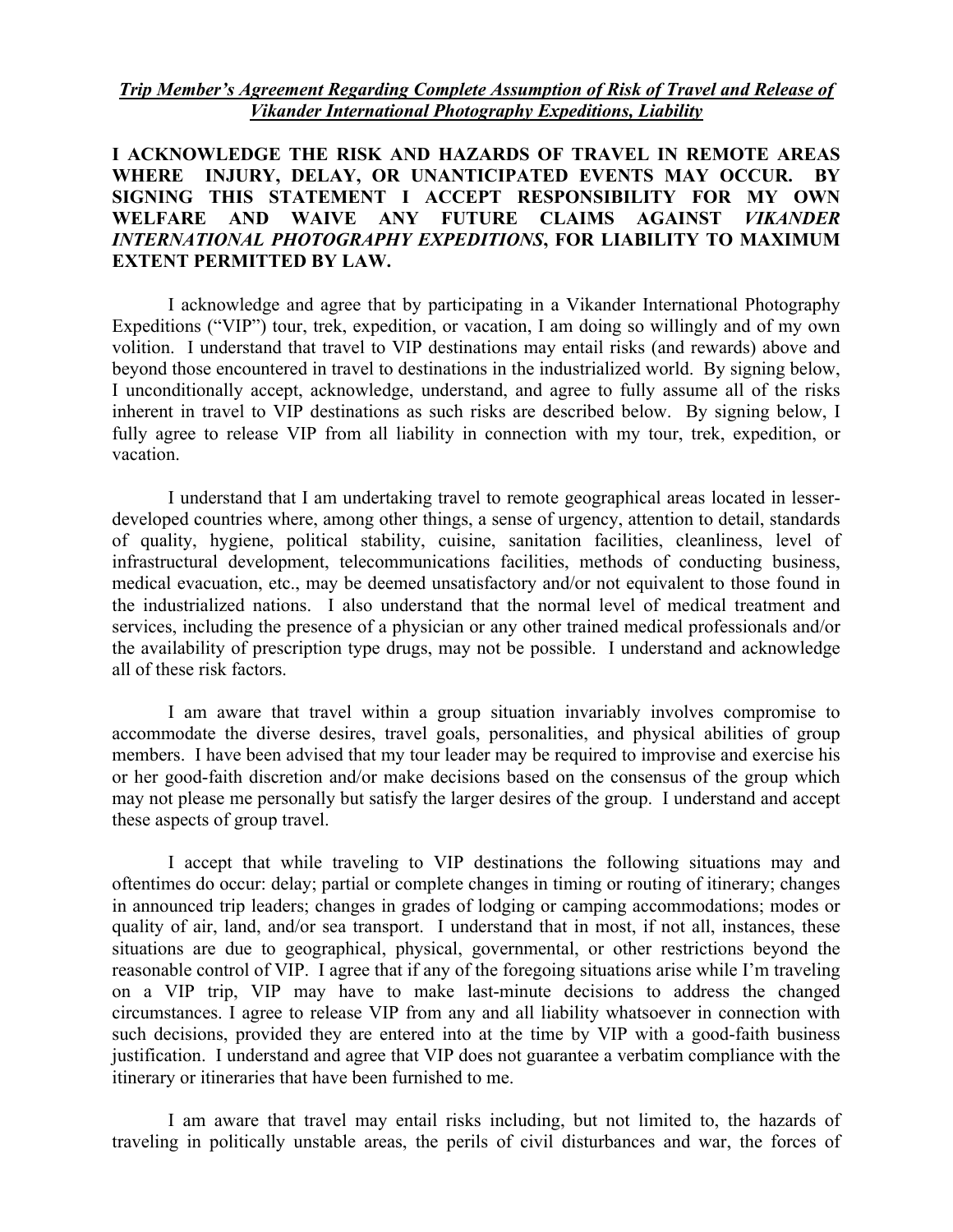nature, arbitrary or capricious itinerary changes mandated by governmental authorities or private concerns, and accidents, caused by acts either beyond the control of VIP, or the negligent acts of third parties.

I understand that VIP contracts with a network of business firms, governmental agencies, and individuals for field services. These businesses, firms, governmental agencies, and persons may include United States or foreign-based companies, subcontractors, business concerns, agents, employees, and associates (all of whom shall be referred to as "third parties"). In many instances, VIP is required to contract with particular third parties solely at the insistence of a foreign government or its agencies. To the best of VIP's knowledge, such third parties are qualified to perform the tasks for which they have been retained.

I understand, however, that VIP cannot fully supervise or guarantee the performance of such third parties because of, among other things, remote geographic locations, lack of telecommunication facilities, time constraints, and governmental restrictions. I knowingly assume this risk and I fully release and hold harmless VIP from any and all liability for all of the acts or omissions of such third parties unless VIP can be shown to have been reckless in its dealings with or reliance upon such third parties.

## **I FULLY ASSUME ALL OF THE ABOVE DESCRIBED RISKS AND RELEASE VIP FROM ANY AND ALL LIABILITY IN CONNECTION WITH ANY AND ALL OF THOSE RISKS.**

I agree that this Complete Assumption of Risk of Travel and Release of VIP Liability shall be legally binding upon myself, all minors under the age of 21 traveling with me, my heirs, successors, assigns, and legal representatives. It is my intention to fully assume all the risk of travel and to release VIP from any and all liabilities to the maximum extent permitted by law.

I acknowledge and agree that the cost of all VIP trips has been based upon Trip Participants executing this document. **I have voluntarily agreed to participate in a VIP trip, and willingly execute this document. I absolutely understand its contents and its legal ramifications, especially those pertaining to my full assumption of the risk of travel and my release of VIP from any and all liability to the maximum extent permitted by law.**

I confirm that I have fully read, fully understand, and fully agree to all of the terms and conditions contained herein and in other VIP literature and correspondence, especially noting the policies on cancellations, refunds, limitations of liability, participant responsibility, and airline responsibility. I agree that the cancellation policies expressed in the VIP literature shall take precedent over and supersede any rights to refund mandated under the consumer protection laws of any state. I also confirm that I have fully read and understand my responsibilities as outlined in the *Travel Health Notes* information provide to me by VIP prior to the trip departure.

I understand that all Trip Applications are subject to acceptance by VIP in Palm Desert, California, U.S.A. I agree that in the unlikely event that a dispute of any kind arises between myself and VIP, the following conditions will apply: (a) the dispute will be submitted to a neutral third-party mediator in Palm Desert, California, with both parties splitting equally the costs of such mediator. If the dispute cannot be resolved through mediation, then (b) the dispute will be submitted for binding arbitration to the American Arbitration Association in Palm Desert, California; (c) the dispute will be governed by California law; and (d) the maximum amount of recovery to which I will be entitled under any and all circumstances will be the sum of the land